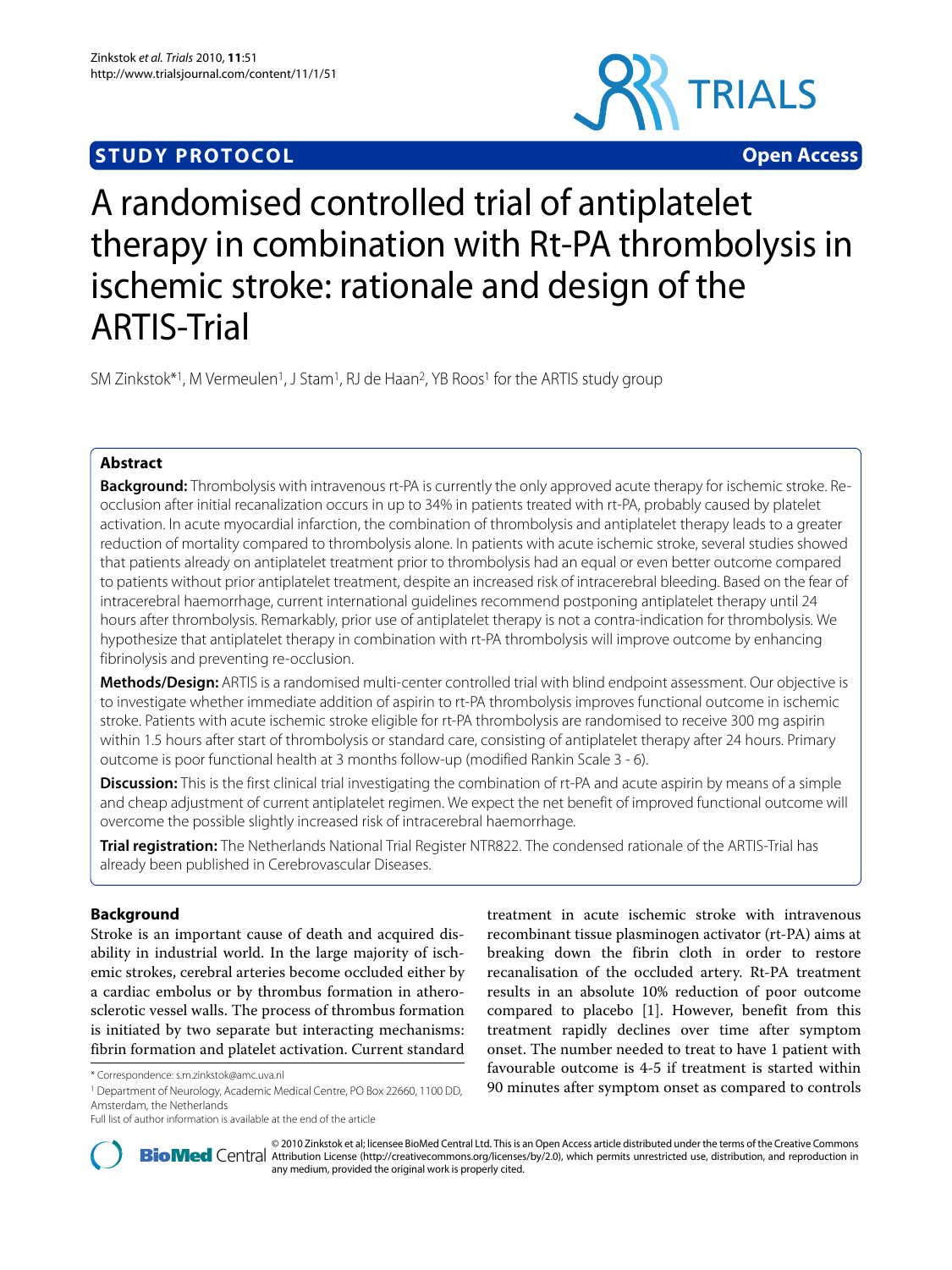[[2\]](#page-6-1), while this number increases to 14 if treatment is started between 3 to 4.5 hours after symptom onset [[2,](#page-6-1)[3\]](#page-6-2).

Within this current time window, early recanalisation is strongly associated with improved functional outcomes and reduced mortality [[4,](#page-6-3)[5\]](#page-6-4). Unfortunately, recanalisation with intravenous rt-PA is only modest. The overall recanalisation rate observed in 14 pooled intravenous thrombolysis studies was only 43% [\[5\]](#page-6-4), partly due to reocclusion. In continuous transcranial Doppler monitoring studies, re-occlusion occurs in 20 - 34% of rt-PA treated patients at a mean time of 65 minutes after start of treatment [\[6](#page-6-5)[,7](#page-6-6)]. Moreover, these studies show that reocclusion accounts for two thirds of the observed clinical deterioration after initial improvement. A recent study confirmed the association between re-occlusion and clinical deterioration and showed that early re-occlusion is highly predictive of long-term poor outcome [\[8](#page-6-7)].

Re-occlusion after initial recanalisation is probably initiated by increased platelet activation. Thrombolytic therapy strongly activates the coagulation cascade leading to thrombin formation, a potent platelet activator [\[9](#page-6-8)]. This haemostatic activation is maximal at 2 hours after initiation of rt-PA treatment [[10\]](#page-6-9). Exposure of the lipid core of a disintegrating thrombus also leads to increased platelet aggregation. These activated platelets induce secretion of plasminogen activator inhibitor-1, which has been shown to be the responsible factor in t-PA resistance to lysis in platelet rich arterial thrombi [\[11](#page-6-10)].

Among all antiplatelet drugs, aspirin (acetylsalicylic acid) is the most widely used drug. Inhibition of platelet aggregation by aspirin is caused by the irreversible acetylation of cyclo-oxygenase 1 and inhibition of prostaglandin thromboxane A2. Aspirin has a rapid onset of action resulting in substantial elimination of activated platelets.

In myocardial infarction, large clinical trials have shown that adding aspirin to thrombolysis prevents reocclusion thereby improving outcome considerably. The results of the second International Study of Infarct Survival Trial (ISIS-2) showed that mortality was reduced by 42% if patients were treated with streptokinase in combination with aspirin while mortality was reduced by only 25% if patients were treated with streptokinase alone [\[12](#page-6-11)]. Aspirin is therefore the standard adjunctive treatment in acute myocardial infarction.

In acute ischemic stroke, the Multicenter Acute Stroke Trial - Italy (MAST-I) duplicated the design of the ISIS 2 and showed an absolute risk reduction of 14% for disability in patients treated with the combination of streptokinase and aspirin as compared streptokinase alone. This overall net benefit overcame an excess mortality rate which was observed in the combination group. Symptomatic intracerebral haemorrhages (SICH) largely contributed to this increased mortality rate [\[13](#page-6-12)]. Meta-

analysis of the streptokinase trials confirmed a positive effect on functional outcome with concomitant use of aspirin that compensated for higher mortality rates [\[14](#page-6-13)]. Besides the high dosage of streptokinase used in these trials, its non-fibrin-selectivity is nowadays generally held responsible for the high number of SICH observed in this study.

The addition of aspirin to rt-PA, which is a fibrin-selective thrombolytic agent, has never been investigated prospectively. In the protocol of the Neurological Institute of Neurological Disorders and Stroke (NINDS) Trial the use of antiplatelet agents was postponed for 24 hours after rt-PA treatment to prevent possible bleeding complications [[15\]](#page-6-14). However, the protocol did allow enrolling patients already on antiplatelet drugs. Current guidelines adopted these trial criteria for fear of SICH [[16\]](#page-6-15).

Subgroup analysis of the NINDS-trial reveals that patients with prior aspirin use had a better outcome, with lower frequencies of clinical deterioration and the same SICH rate as compared to patients without previous aspirin use [[17\]](#page-6-16). Regarding the association between clinical deterioration and the occurrence of vessel re-occlusion in ischemic stroke [[6,](#page-6-5)[8\]](#page-6-7) and the lower incidence of clinical deterioration in patients with antiplatelet pre-treatment [[17\]](#page-6-16), one might suggest that previous antiplatelet therapy prevents re-occlusion. This hypothesis is supported by the observation from recent prospective cohort studies, which confirm this favourable outcome after thrombolysis in patients with prior use of antiplatelet drugs [\[18](#page-6-17)[,19](#page-6-18)]. Based on all these observations we hypothesize that immeditate addition of antiplatelet therapy to rt-PA in acute ischemic stroke improves outcome by enhancing clot lysis and preventing re-occlusion after initial recanalisation.

# **Methods and Design**

#### **Study design and objective**

The Antiplatelet therapy in combination with Recombinant t-PA Thrombolys in Ischemic Stroke (ARTIS) Trial is a multi-center, prospective open, randomised controlled trial with blind endpoint assessment (PROBEdesign). We compare direct addition of 300 mg aspirin to intravenous rt-PA thrombolysis for ischemic stroke versus standard thrombolysis care, in which antiplatelet drugs are usually delayed by 24 hours after rt-PA. All participating centres are experienced in thrombolytic treatment for acute stroke.

The primary objective of the ARTIS-Trial is to investigate whether the addition of asprin to standard rt-PA thrombolysis reduces poor outcome in acute ischemic stroke. Poor outcome is defined as death or dependency assessed by the modified Rankin Scale (mRS, score 3-6) at 3 months follow-up.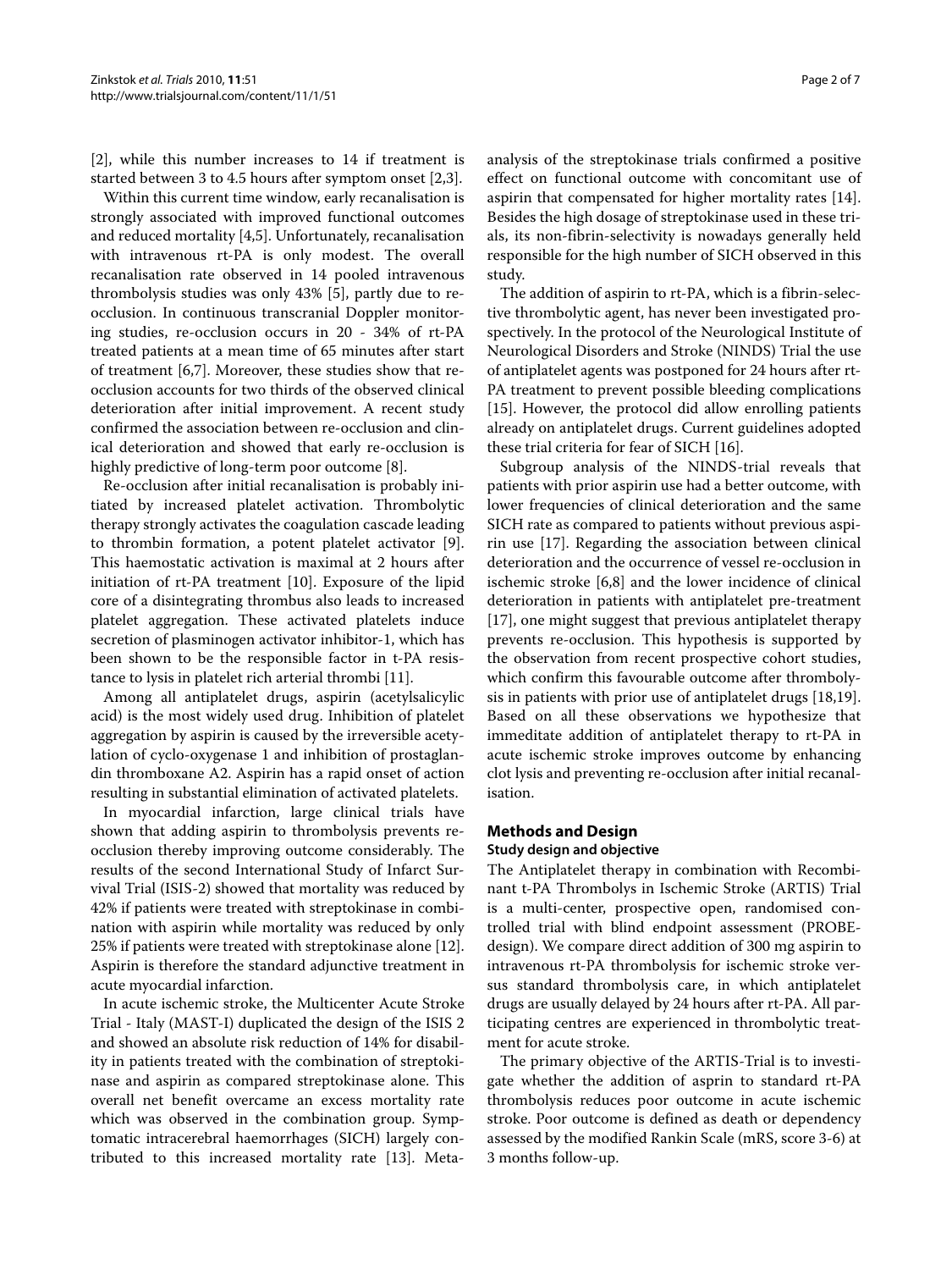# **Enrolment procedures**

The study population are acute ischemic stroke patients who present at participating centres and are treated with intravenous (IV) thrombolysis with rt-PA. Patients aged 18 years or older can be enrolled. Patients will be asked for written informed consent. The trial itself has no other firm exclusion criteria than those established by the judgment of the individual treating physician using local protocols for IV rt-PA treatment. When the patient has a diminished decision-making capacity as result of the stroke (e.g. aphasia), informed consent will be obtained from a representative of the patient. Exclusion of these patients would lead to a selective patient sample. Patients are also excluded if they have:

- known antiplatelet therapy in the previous 5 days (in case of uncertainty the patient may be included);
- known thrombocytopenia or thrombocyte count < 100 \* 10E9/l;
- known contra-indications to acetylsalicylic acid treatment;
- known anticogualant therapy in the previous 5 days;
- known legal incompetence of the patient prior to this stroke.

# **Randomisation**

Randomisation will be performed per participating centre to ensure a equal distribution of patients between both group. The randomisation procedure will be computer- and web based, using permuted blocks. Randomisation will be stratified by centre, age  $( \leq 60 \text{ years}, \geq 60$ years), gender and the time between symptom onset and time of rt-PA bolus  $(< 2$  hours,  $2-3$  hours,  $> 3$  hours).

#### **Intervention**

In order to prevent delay of start of thrombolytic treatment, informed consent and randomisation procedures will be performed as soon as continuous infusion of rt-PA (0.9 mg/kg) has started after bolus administration (10%) Patients allocated to the active group will receive 300 mg aspirin (Aspégic°) as lysine salt intravenous as bolus. Since there is a peak in platelet activation after 2 hours after initiation of rt-PA thrombolysis [\[10\]](#page-6-9), aspirin will be administered within 1.5 hours after the rt-PA bolus. Patient and treating physician are not blinded for treatment allocation.

We choose to apply aspirin intravenously for two reasons. First, onset of action has to be as soon as possible as re-occlusion starts to occur soon after rt-PA administration [[6,](#page-6-5)[7\]](#page-6-6). Intravenous aspirin leads to faster platelet suppression than oral aspirin, which results in a widely varying uptake [[20\]](#page-6-19). Aspirin may be given simultaneous with the rt-PA continuous infusion, preferably through a different intravenous line. In case of only one intravenous access, rt-PA infusion has to be shortly interrupted in order to administer aspirin through this line with saline flushing before and afterwards.

Second, intravenously administration enables patients having swallowing difficulties caused by their stroke to be included. Exclusion of this subgroup would make the trial prone to inclusion bias.

#### **Investigational medicinal product**

Aspirin intravenous is registered in the Netherlands as Aspégic® (Sanofi-Synthelabo BV). Thrombocyte aggregation is irreversibly reduced by this calcium-ureum-salt, causing longer coagulations times. Aspirin use may lead to gastro-intestinal reactions. However, due to the single use adverse reactions caused by the trial medication are expected to be limited.

Alteplase® (Boehringer Ingelheim GmbH) is essential and important co-medication in the ARTIS-Trial. Interaction of Aspégic<sup>®</sup> with rt-PA is unknown, although rt-PA treatment might increase the risk of intracerebral bleeding in aspirin pre-treated stroke patients. The characteristics of rt-PA may therefore influence our results even though rt-PA itself is not under investigation.

# **Recommendations concerning rt-PA treatment**

Patients will receive rt-PA treatment in both groups according to local protocols at participating centres. Recommendations of rt-PA treatment concerning hypertension and thrombocyte count are based on standard international guidelines [\[16\]](#page-6-15). Blood pressure should not be lowered with medication prior to rt-PA treatment. If during rt-PA administration blood pressure rises above 180 mmHg systolic or 105 mmHg diastolic it is recommended to administer 10 mg labetalol intravenous within 1-2 minutes. This should be repeated every 10-20 minutes until blood pressure is below 180 mmHg systolic or below 105 mmHg diastolic. 150 mg labetalol is the maximum doses in 24 hours. During this treatment blood pressure should be measured every 15 minutes. If the blood pressure does not respond to labetalol, iv nitroprusside 0,5-10 μg/kg/minute should be added, with continuous blood pressure monitoring. In case the diastolic blood pressure is above 140 mmHg nitroprusside should be administered immediately as stated above. Thrombocyte count is not necessary before starting rt-PA treatment unless a patient is known with thrombocytopenia [[21\]](#page-6-20). Deviations from these recommendations are not regarded as protocol violations, but will be registered.

#### **Concomittant medication and secondary prophylaxis**

All medication used before the stroke may be continued, except anticoagulance. Standard secondary prophylaxis is recommended according to the following scheme:

▪ carbasalate calcium 300 mg - once/daily - 24 hours after rt-PA for 14 days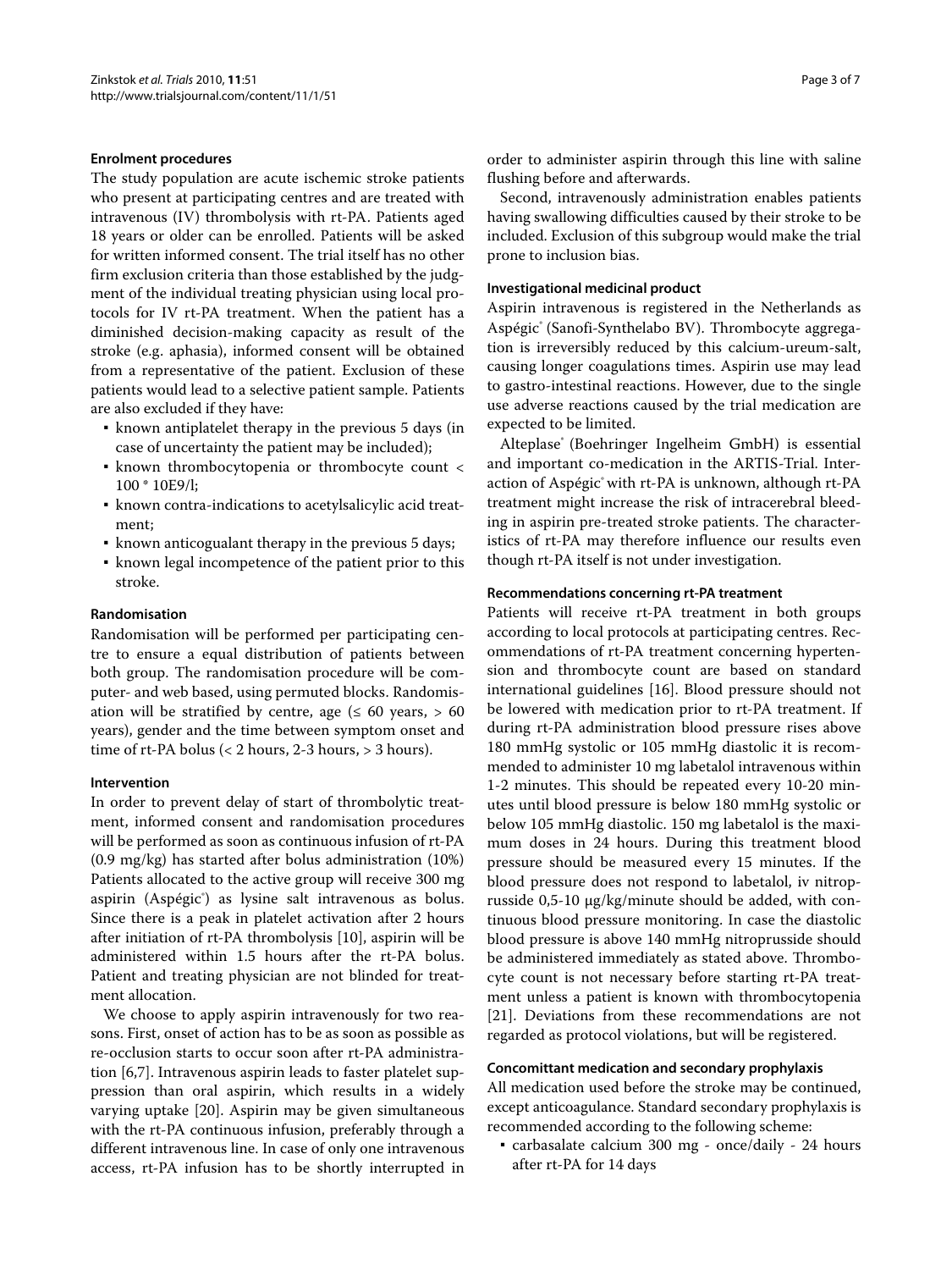- carbasalate calcium 100 mg once/daily 14 days after rt-PA
- simvastatine 40 mg once/daily 0-24 hours after rt-PA
- dipyridamole 200 mg twice/daily 24 hours after rt-PA

Additional anti-diabetic or antihypertensive medication may be started as regarded appropriate by the treating physician.

#### **Outcome measures**

The primary endpoint is poor functional health at 3 months defined as dependency or death (mRS 3 - 6).

The secondary objectives are:

▪ complications within 48 hours after randomisation including the occurrence of SICH and serious systemic bleeding. SICH is defined as CT-documented haemorrhage and a clinical deterioration leading to 4 or more points increase on the National Institute of Health Stroke Scale (NIHSS) as compared to the best score on the NIHSS since admission. Serious systemic bleeding is defined as a potentially life threatening bleeding which requires immediate medical intervention;

- neurological symptoms quantified by the NIHSS 7 10 days after randomisation or at discharge if the patient is discharged within 7 days;
- survival at 3 months;
- disability at 3 months assessed by the AMC Linear Disablility Scale;
- functional health at 3 months non-dichotomized (ordinal mRS);
- causes of poor outcome.

# **Data collection**

At baseline following patient characteristics are collected at each participating site: age, sex, ethnicity, medical history, pre-stroke medication, pre-stroke mRS, blood pressure, Glasgow Coma Scale (GCS), National Institutes of Health Stroke Scale (NIHSS), time of symptom onset, rt-PA bolus and (if applicable) trial medication, thrombocyte count and coagulation-International Normalized Ratio. Baseline CT-scans will be collected from participating centres and assessed blindly centrally at the coordinating centre for dens media sign, early ischemic changes and degree of leukoariosis by an independent blinded neuro-radiologist.

At follow-up, neurological deficits are assessed by the NIHSS at 7-10 days or at discharge, if this is before 7 days. Clinical deterioration, defined as a 4 or more points increase on the NIHSS, will be followed by CT-scan and registration as (serious) adverse events including possible cause by each participating site. This CT-scan will be assessed at the coordinating centre as well.

Primary outcome will be assessed by a blind research nurse from the clinical trial office of the coordinating centre, who will score the mRS by telephone using a structured interview. To increase the inter-observer reliability the number of research nurses will be limited to a maximum of three. Disability will be assessed by the same research nurse during the same telephone interview using the Amsterdam Linear Disability Scale [[22\]](#page-6-21). See Additional file [1](#page-5-0) for all data collection forms.

In patients with a poor outcome at three months, the Data Collection Committee composed of the investigators of the coordinating centre and the local investigator, judges whether this poor outcome is attributed to the initial ischemic stroke, reported adverse event or other causes.

#### **Safety reporting**

All adverse event reported by the subjects or observed by the treating physicians will be recorded. In case of serious adverse events (SAE), the principal investigator will be notified by email or telephone within 24 hours. The principal investigator subsequently reports SAE to the Data Safety Monitoring Board (DSMB). This is an independent committee of trial experts, who will focus on both safety monitoring and analysis of effectiveness on unblinded data. The DSMB will perform ongoing safety surveillances, especially with regard to the occurrence of serious adverse events in terms of SICH and serious systemic bleeding within 48 hours. The DSMB can recommend the Steering Committee of the ARTIS-Trial to terminate the trial when there is clear and substantial evidence of harm. All SAE will be reported to the central METC according to their requirements as well.

#### **Trial size**

Based on our own experience in the stroke unit cohort and the results of the rt-PA thrombolysis trials [[1\]](#page-6-0) and the SITS-MOST registry [\[23](#page-6-22)] it is expected that 50% of the patients with an ischemic stroke treated with rt-PA thrombolysis will have a poor outcome (mRS 3-6). We aim to reduce this percentage by 10%, a relative risk reduction of 20%.

A two group  $X^2$  test with a 0,05 two-sided significance level will have 80% power to detect the difference between the control group proportion of 0,50 and an experimental group proportion of 0,40 (odds ratio of 0,667) when the sample size in each group is 400 (total trial size 800). With this sample size, a two-sided 95% confidence interval for the difference between the proportions will extend 0,069 from the observed difference in proportions. With this sample size we are also able to statistically detect a minimal effect size (difference between mean scores of both treatment arms divided by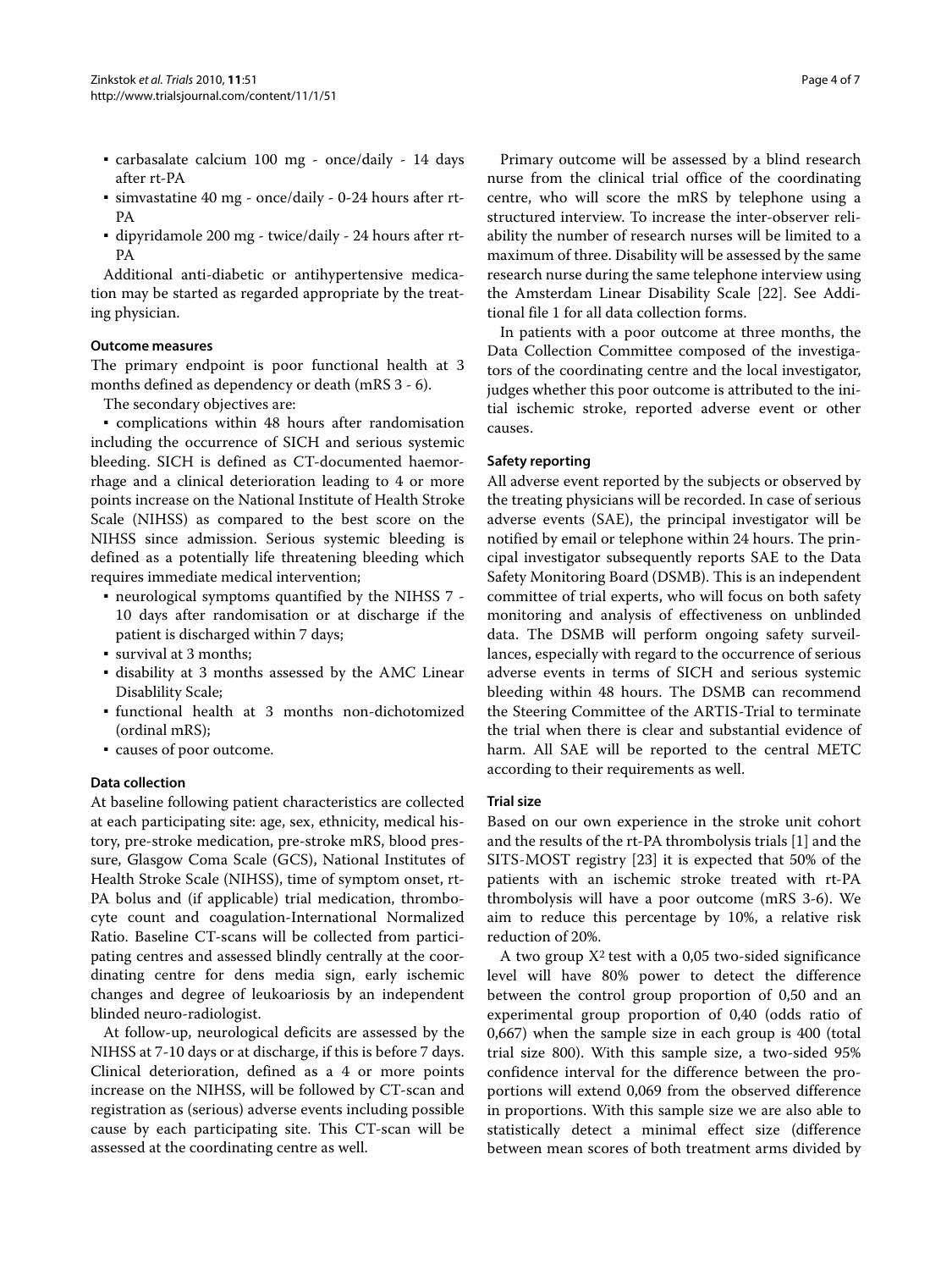the SD of the control group ) of *d* = 0,20 as benchmark for assessing the relative magnitude of score differences on the continuous AMC Linear Disability Scale (ALDS) which is a secondary outcome parameter.

# **Statistical analyses**

Baseline characteristics will be summarized using descriptive statistics. The main analysis of this trial consists of a single comparison between the trial medication groups of the primary outcome after three months (dichotomized Rankin score). The analysis will be based on the intention-to-treat principle. The effect size will be expressed in a relative risk (RR) estimates and absolute risk reduction (ARR). Additionally the primary outcome will be analyzed using multivariate logistic regression, adjusting (if necessary) for clinically relevant baseline imbalances. The differences between NIHSS, ALDS scores and non-dichotomized mRS will be analyzed using the two-group *t*-test, the Mann-Whitney test, linear regression and ordinal logistic regression, when appropriate. The remaining secondary outcomes will be analyzed using simple  $2 \times 2$  tables and logistic regression. In all analyses, statistical uncertainty will be quantified via 95% confidence intervals.

#### **Interim analysis**

Besides interim analyses on the safety data the DSMB will also perform an unblinded interim analysis on the primary outcome to assess the strength of the efficacy data when half of the patients are enrolled. The DSMB will also check the assumptions for sample size calculations. The analysis will be performed by an independent statistician of the Academic Medical Centre Clinical Research Unit, who is not involved in managing the trial. The DSMB can recommend the Steering Committee of the ARTIS-Trial to

- adjust the sample size;
- early terminate the study when there is clear and substantial evidence of benefit;
- early terminate the study in case the data suggests no benefit or in case accrual rates are too low to provide adequate statistical power for identifying the primary endpoint.

# **Predefined subgroup-analysis**

With respect to the primary outcome a predefined subgroup-analyses will be performed:

▪ rt-PA treatment < 2 hours versus 2-3 hours versus > 3 hours from symptom onset Effectiveness of IV thrombolysis declines over time from symptom onset probably caused by an increase in clot stability. Regarding clot dissolution and reocclusion the beneficial effect of adding antiplatelet therapy might therefore be different over time. The risk of bleeding can also change over time [[2\]](#page-6-1).

- trial medication within 1 hour versus between 1-1.5 hours from rt-PA bolus. Reocclusion occurs at a median time of 65 minutes after start of rt-PA treatment. Administration of Aspegic in the first hour after the start of rt-PA treatment is therefore expected to result in better outcome [[6\]](#page-6-5).
- based on ethnicity differences: whites versus blacks, whites versus Hindu's, whites versus blacks and Hindu's, Hindu's versus the other ethnic groups. Previous studies on thrombolytic therapy in acute myocardial infarction suggest that racial differences do exist with an increased thrombolytic effect in blacks accompanied by an increased risk of bleeding complications. The beneficial or detrimental effect of the addition of antiplatelet therapy to IV rt-Pa might therefore differ among different ethnic groups [\[24](#page-6-23)- [26](#page-6-24)].

Subgroup analyses consist will consist of a simple comparison of these different groups on primary and secondary outcome measures.

# **Ethical considerations**

The ARTIS study will be conducted according to the principles of the Declaration of Helsinki (version of 2004) and in accordance with the Medical Research Involving Human Subjects Act (WMO) and other guidelines, regulations and Acts. The Medical Ethics Committee of the Academic Medical Centre approved the protocol before start of the trial. Data management, monitoring and reporting of the study will be performed in accordance with the ICH GCP guidelines. Approval by the local medical ethical review board is required for each participating centre before start of inclusion.

The AMC Medical Research BV has insurance, which is in accordance with the legal requirements in The Netherlands (Article 7 WMO and the Measure regarding Compulsory Insurance for Clinical Research in Humans of June 23, 2003). This insurance provides cover for damage to research subjects through injury or death caused by the trial.

#### **Publication policy**

The trial results will be published by the coordinating investigator on behalf of the ARTIS-study group. Members of the ARTIS-study group will then be listed at the end of the article.

# **Discussion**

We present the protocol of a randomised controlled clinical trial to investigate the efficacy of direct addition of 300 mg aspirin to rt-PA thrombolysis in acute ischemic stroke. In accordance with thrombolysis in myocardial infarction, in which the combination of acute aspirin and thrombolysis improves outcome considerably [[12\]](#page-6-11), we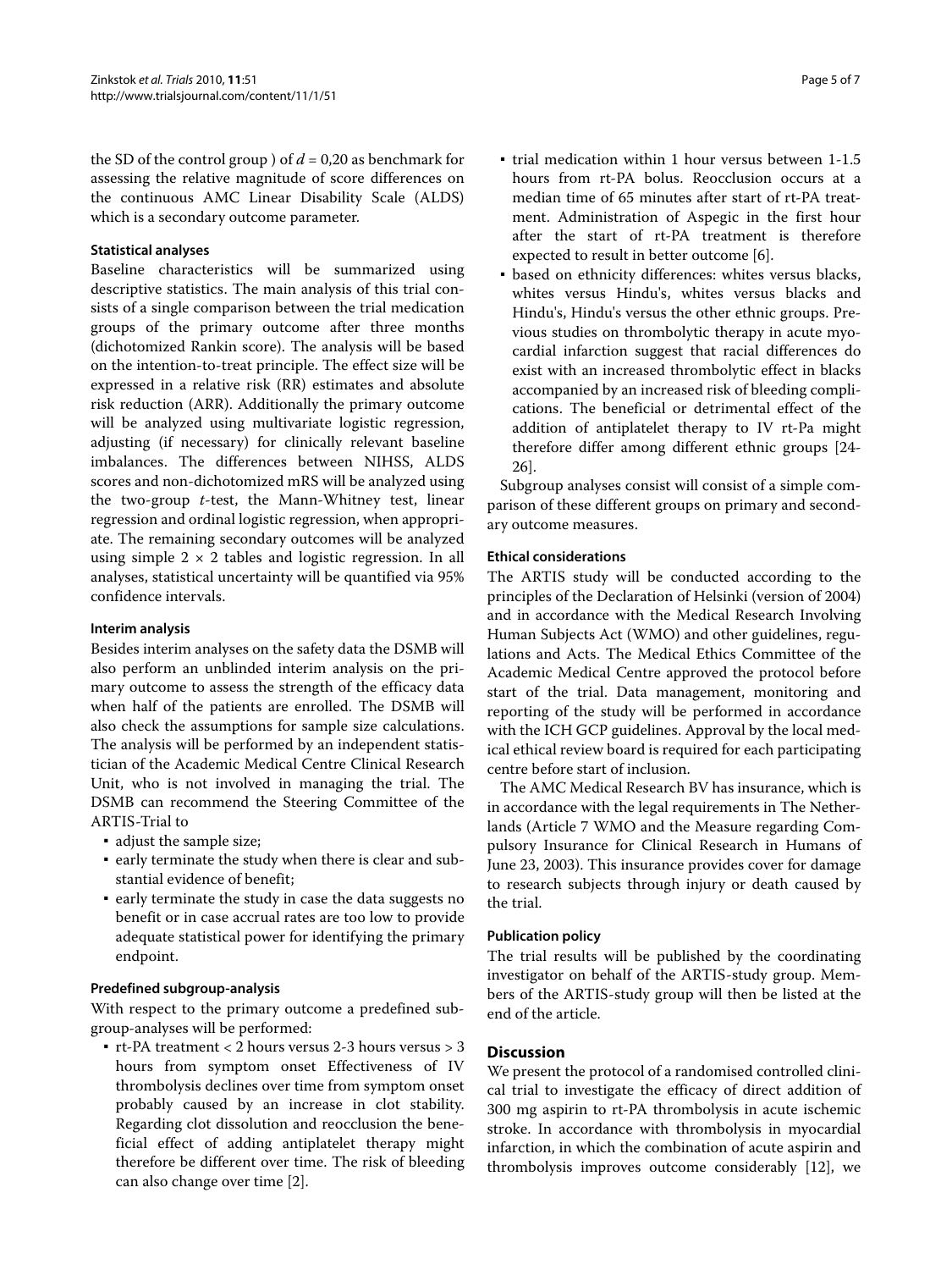hypothesize that immediate platelet inhibition will improve outcome in acute ischemic stoke by enhancing thrombolysis and preventing re-occlusion after initial recanalisation. As far as we know, this is the first clinical trial investigating the efficacy of direct addition of aspirin to intravenous rt-PA for acute ischemic stroke.

A major safety concern in this trial refers to the occurrence of symptomatic intracranial haemorrhage (SICH). Subgroup-analysis of patients receiving APT *within* 24 hours after rt-PA thrombolysis in the first European Cooperative Acute Stroke Study (ECASS-I) showed a slight trend towards increased mortality from all causes (including SICH). This risk is now explained by the higher rt-PA dose (1.1 mg/kg) used in this trial since there was no increased risk in ECASS-II where the currently standard dosage of 0.9 mg/kg rt-PA was used [\[1\]](#page-6-0).

Several cohort studies could not find a significant association between pre-treatment with antiplatelet agents and SICH [\[27](#page-6-25)[-30](#page-6-26)]. Other prospective observational studies observed even a net benefit in favourable outcome after 3 months in patients using antiplatelet drugs prior to rt-PA thrombolysis, despite a strong relationship between this antiplatelet therapy and SICH [\[18](#page-6-17)[,19](#page-6-18)]. Recent results from the large SITS-MOST registry of more than 6,000 stroke patients treated with intravenous rt-PA confirmed the increased risk of SICH in patients with antiplatelet pre-treatment [[31](#page-6-27)]. Previous use of aspirin had an odds ratio of 1.58 (95% CI 1.04 - 2.39) of SICH per SITS-MOST definition, a remote parenchymal haemorrhage type 2 on the 22 - 36 hours follow-up imaging scans after the start of thrombolysis treatment. The clinical relevance of these SICH remains to be determined since independency and mortality within 3 months were not associated with previous aspirin use in this registry. Although prior antiplatelet therapy is a contra-indication in this protocol, we are aware of the possible increased risk of SICH due to the combination of rt-PA and aspirin. Therefore, the DSMB will continuously monitor serious adverse events in relation to efficacy outcome measures.

ARTIS is a randomised controlled trial investigating the efficacy of the acute addition of aspirin to intravenous rt-PA thrombolysis in patients with acute ischemic stroke. ARTIS will answer a highly relevant question in acute stroke care by means of a simple adjustment of current antiplatelet regimen with regard to rt-PA thrombolysis. A condensed version of the protocol has been published in Cerebrovascular Diseases [\[32](#page-6-28)].

The ARTIS-Trial has started at the end of 2008. Thirtyseven centres are actively randomizing patients. As of May 10th 2010, 361 of the 800 patients have been included so far. This trial is set up in the Netherlands. However, other centres - also from foreign countries - experienced in thrombolysis are invited to participate as well. The principle investigator can be contacted by e-mail.

#### **Additional material**

<span id="page-5-0"></span>**[Additional file 1](http://www.biomedcentral.com/content/supplementary/1745-6215-11-51-S1.PDF) Data collection forms.**

#### **Abbreviations**

APT: antiplatelet therapy; ASA: acetylsalicylic acid; ICH: intracranial haemorrhage; mRS: modified Rankin Scale; NIHSS: National Institute of Health Stroke Scale; rt-PA: recombinant tissue plasminogen activator, SICH: symptomatic intracranial haemorrhage.

#### **Competing interests**

The authors declare that they have no competing interests.

#### **Authors' contributions**

SMZ wrote all drafts and final manuscript, is concerned with patient recruitment and data management. YBR is the principal investigator and conceived the study, designed the protocol, applied for financial support and commented on all drafts and final manuscript. RV, JS and RJH helped conceive the study and design the protocol and commented on final manuscript. All authors read and approved the final manuscript.

#### **Acknowledgements**

The ARTIS-Trial is funded by the Netherlands Heart Foundation (grant number 2005B118).

#### **Trial organisation**

Executive committee:

R.J. de Haan, Y.B. Roos (principal investigator), J. Stam, M. Vermeulen and S.M. Zinkstok (trial coordinator). Steering committee is constituted of selected investigators of each randomizing centre (S.F.T.M. Bakker, H.P. Bienfait, A.E. Boon, S.F.T.M. de Bruijn, C.L. Franke, B.P.W. Jansen, K. Keizer, H. Kerkhoff, V.I.H. Kwa, P. Portegies, T.C. van der Ree, W.J. Schuiling, M.C. Visser, H.B. van der Worp) and the members of the executive committee. Data safety monitoring board: M.H. Prins (epidemiology), M. Limburg (neurology) and R.J.G. Peters (cardiology). Trial coordinating centre: Clinical Trial Office Neurology, Department of neurology, Academic Medical Centre, Amsterdam, the Netherlands. Collaborators:

H. Kerkhoff (Albert Schweitzer Hospital Dordrecht); S.E. Vermeer (Alysis Care Group Arnhem); H.B.C. Verbiest (Amphia Hospital Breda); C.L. Franke (Atrium Medical Centre Heerlen); W. Mulleners (Canisius-Wilhelmina Hospital Nijmegen); K. Keizer (Catharina Hospital Eindhoven); P.L.M. de Kort (St. Elisabeth Hospital Tilburg); A.J.M. Kok (Elkerliek Hospital Helmond); I.M. Bronner (Flevoziekenhuis Almere); H.P. Bienfait (Gelre Hospitals Apeldoorn); L. Kloos (Groene Hart Hospital Gouda); S.F.T.M. de Bruijn (Haga Hospital The Hague); H. Visée (Jeroen Bosch Hospital Den Bosch); H.M.E. Bienfait (Kennemer Gasthuis Haarlem); R. Saxena (Maasstad Hospital Rotterdam); J.W.M. Brans (Medical Centre Alkmaar); K. Jellema (Medical Centre Haaglanden The Hague); W. J. Schuiling (Medical Centre Leeuwarden); H.L. van der Wiel (Nij Smellinghe Hospital, Drachten); P.Portegies (Onze Lieve Vrouwe Gasthuis Amsterdam); F.A. Rooyer (Orbis Medical Centre Sittard); L.A.M. Aerden (Reinier de Graaf Gasthuis Delft); A.E. Boon (Sint Anna Hospital Geldrop); S.L.M. Bakker (Sint Franciscus Gasthuis Rotterdam); D.J. Hofstee (Sint Jansdal Hospital Harderwijk); R.M. van den Berg-Vos (Sint Lucas Andreas Hospital Amsterdam); V.I.H. Kwa (Slotervaart Hospital Amsterdam); W. van der Meulen (Rode Kruis Hospital Beverwijk); R.A. van der Kruijk (Slingeland Hospital Doetinchem); Spaarne Hospital Hoofddorp (R.J. Meijer); J.R. de Kruijk (Tergooi Hospitals Blaricum); B.P.W. Jansen (Twee Steden Hospital Tilburg); H.B. van der Worp (University Medical Centre Utrecht); J.C.B. Verhey (Vlietland Hospital Schiedam), M.C. Visser (VU medical centre Amsterdam); T.C. van der Ree (Westfriesgasthuis Hoorn).

#### **Author Details**

1Department of Neurology, Academic Medical Centre, PO Box 22660, 1100 DD, Amsterdam, the Netherlands and 2Department of Epidemiology and Biostatistics, Academic Medical Centre, PO Box 22660, 1100 DD, Amsterdam, the Netherlands

Received: 23 September 2009 Accepted: 12 May 2010 Published: 12 May 2010